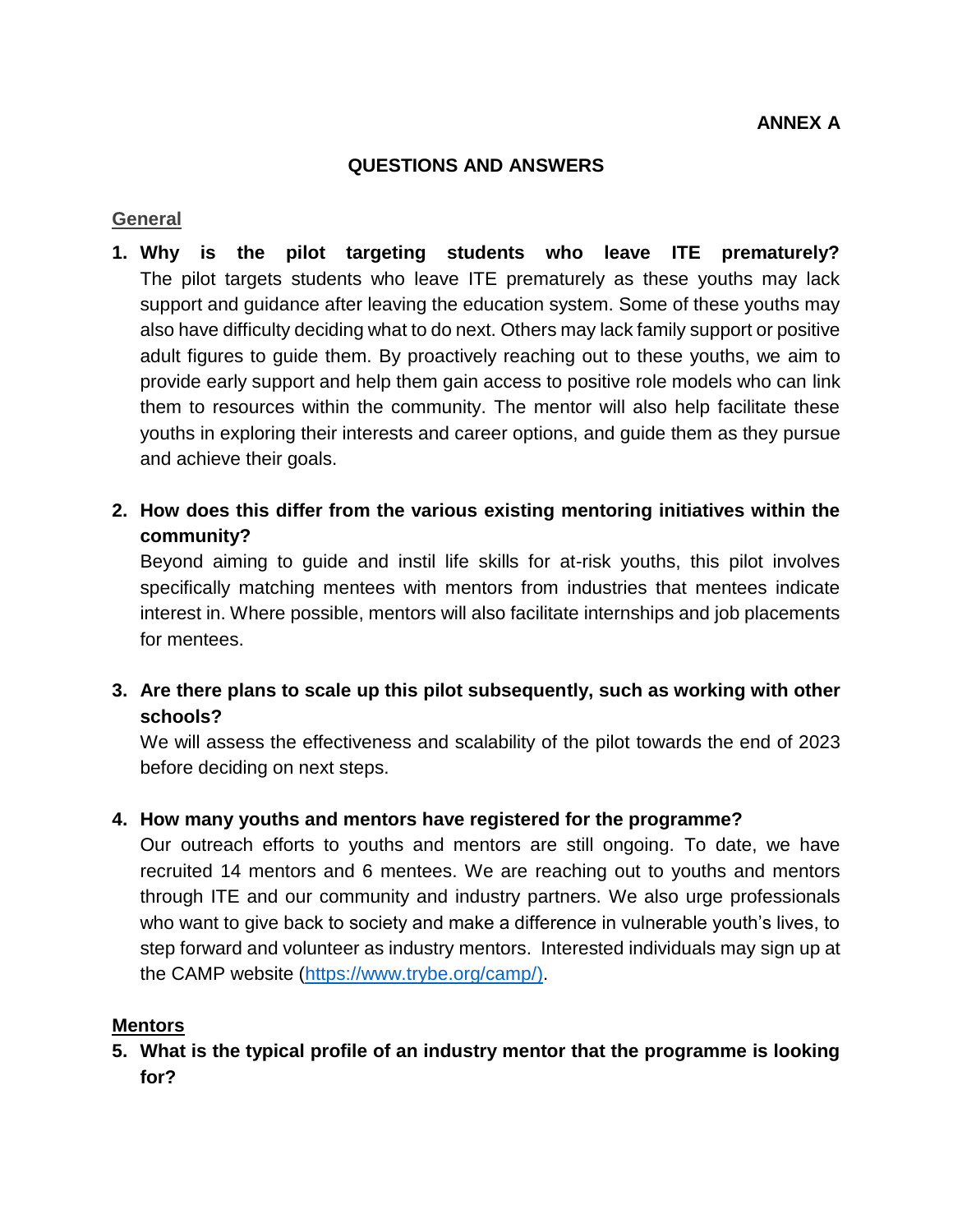We are seeking mentors who are professionals from industries of youths' choice. Some examples include chemical technology, pharmaceutical, automotive, food and beverage, social services and animal husbandry.

Preferably, mentors are at mid-management level and have about five years of experience in their specific sector. This is so that mentors can share useful life and career experiences with youth. Where possible, mentors can also facilitate internships and job placements for mentees.

Information sharing sessions will be organised for interested mentors, following which mentors will attend a selection process to assess their suitability.

# **6. How is MSF reaching out to potential industry mentors?**

We have reached out to ITE alumni, corporate partners and MSF volunteers to recruit the mentors. For example, we have been holding information sharing sessions about our mentoring programme with our stakeholders to spread awareness and interest. We also urge professionals who want to pay back to society and make a difference in vulnerable youth's lives, to step forward and volunteer as industry mentors. Interested individuals may sign up at the CAMP website [\(https://www.trybe.org/camp/\)](https://www.trybe.org/camp/).

# **7. What is the minimum commitment for mentors? How often will they meet youths?**

Youths will be matched to mentors for at least six months and extended up to twelve months if needed. They will meet monthly.

## **8. Will mentors receive any training?**

Mentors will be invited to attend training sessions to equip them with useful skills to work with youths, such as youth engagement, coaching strategies, and youth mental health.

## **Mentees**

## **9. How is MSF reaching out to the youths?**

We are reaching out to them primarily via ITE. We have reached out to the teaching faculty at the ITE colleges to raise awareness of the programme and have also sent information to youths who have left the ITE system.

## **10. How will MSF ensure youths commit to participating in the programme?**

MSF will monitor programme attendance, and frequency of meet-ups between mentors and youths, and respond quickly if youths have challenges participating.